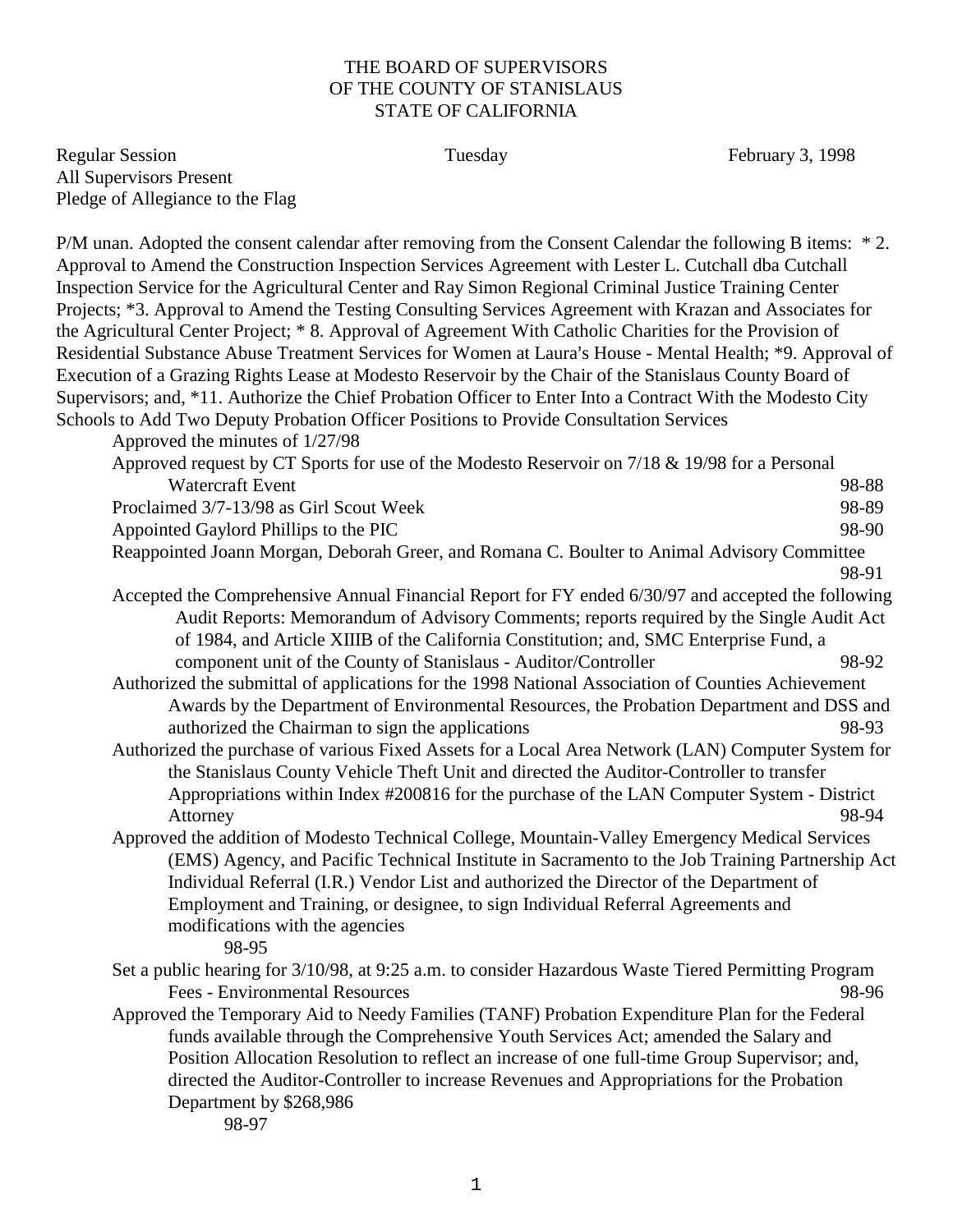- Approved amending a Child Abuse Prevention, Intervention and Treatment Contract between DSS and the Children's Crisis Center and authorized the Director of DSS, or his Deputy Designee, to sign the contract amendment and any additional amendments not to exceed the contract amount of \$80,000 - Social Services 98-98
- Approved accepting a contract with the California Department of Education for administration of CalWORKS Stage Two Child Care Funds; authorized the Director of DSS, or his Deputy Designee, to sign the Stage 2 contract and any amendments not to exceed the total contract amount of \$457,518; approved accepting a contract amendment with the California Department of Education for administration of Child Care and Development Block Grant Stage Three Expansion Funds; and, authorized the Director of DSS, or his Deputy Director Designee, to sign the Stage Three contract amendment and any additional amendments not to exceed the total contract amount of \$865,177 - Social Services 98-99
- Authorized the CEO to sign and execute the agreement and necessary documents with the State of California, Board of Corrections for the Adult Offenders Grant Program 98-100
- Authorized the use of CAL-ID Unreserved Undesigned Fund Balance to increase appropriations and authorized the purchase of computer equipment for Electronic Fingerprint Collection – Sheriff 98-101
- Approved the installation of stop signs at various locations for traffic control, under the authorization granted to local authorities in Vehicle Code Section 21354 98-102

Adopted a resolution ordering the formation of the Riverdale Landscape and Lighting District and directed the Department of Public Works to prepare and file the required engineer's report98-103 Approved a resolution opposing the Government Cost Savings and Taxpayer Protection Amendment

- 98-104
- Approved the amendment to the Stanislaus County Program Income Reuse Plan to include construction costs associated with Open Economic Development Grant and adopted the Housing Rehabilitation Guidelines **68-105** entertainment of the state of the state of the state of the state of the state of the state of the state of the state of the state of the state of the state of the state of the state of t
- Approved Salida Park Account expenditures to Grover Landscape Services, Inc.; approved the Salida Storm Drain Account Expenditure to Ross F. Carroll, Inc.; and, authorized the Auditor-Controller to issue warrants in the amount of \$1,252.47 payable to Grover Landscape Services, Inc., and \$202,569.70 payable to Ross F. Carroll, Inc. 98-106
- Set a public hearing to consider the introduction and waiving of the first reading of an Ordinance pertaining to nuisances on  $2/24/98$  at 9:35 a.m. 98-107

M/P unan. Authorized the CEO to sign amendment #1 to the Construction Inspection Services Agreement with Lester L. Cutchall dba Cutchall Inspection Service in the amount of \$18,000 to provide additional construction inspection for the Ray Simon Regional Criminal Justice Training Center Project 98-108 (1-100

M/P unan. Authorized the CEO to sign amendment #1 to the Testing Consulting Services Agreement with Krazan and Associates in the amount of \$15,500 for the Agricultural Center Project 98-109 (1-100

P/M unan. Authorized the Mental Health Director, or his designee, to sign an agreement with Catholic Charities for the provision of Residential Substance Abuse Treatment Services for Women at Laura's House - Mental Health 98-110 (1-1000

P/M unan. Authorized the Chief Probation Officer to enter into a contract with the Modesto City Schools to provide consultation services; approved amending the Salary and Position Allocation Resolution to add two Deputy Probation Officer Positions through the duration of the contract; directed the Auditor-Controller to increase Appropriations and Estimated Revenue by \$55,000 for the last six months of this FY; and, approved the anticipated annual renewal of this contract for three years 98-112 (1-1066 C/P unan. Based on staff report, transcript and testimony of staff and others at hearing, approved execution of a grazing lease at Modesto Reservoir to Mr. Larry A Byrd and authorized the Chairman to sign the agreement